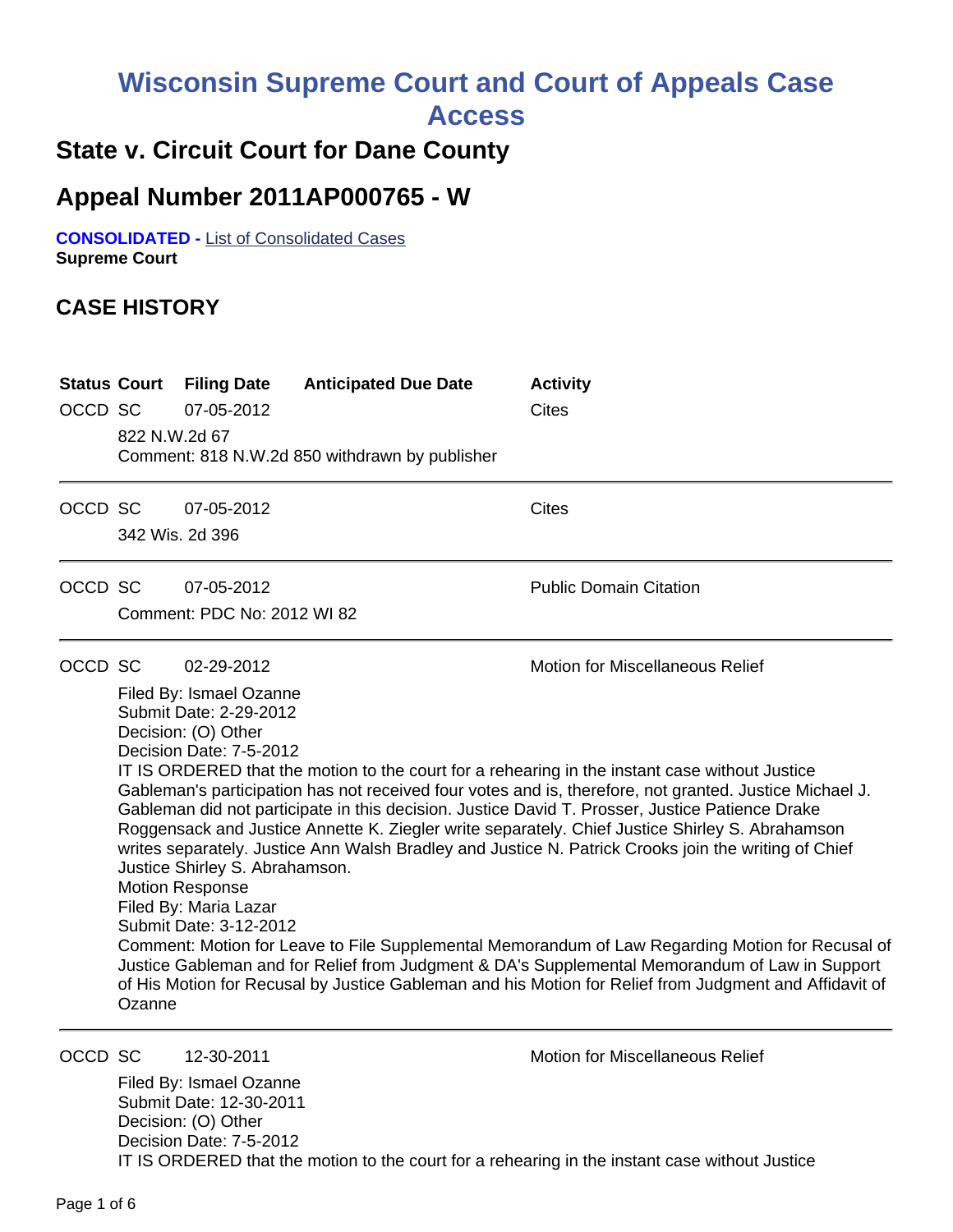Gableman's participation has not received four votes and is, therefore, not granted. Justice Michael J. Gableman did not participate in this decision. Justice David T. Prosser, Justice Patience Drake Roggensack and Justice Annette K. Ziegler write separately. Chief Justice Shirley S. Abrahamson writes separately. Justice Ann Walsh Bradley and Justice N. Patrick Crooks join the writing of Chief Justice Shirley S. Abrahamson.

Comment: Motion for Relief from Judgment and DA's Combined Memorandum of Law in Support of his Motion for Recusal by Justice M. Gableman and Motion for Relief from Judgment. - Affidavit of Ozanne

### OCCD SC 12-30-2011 Motion for Miscellaneous Relief Filed By: Ismael Ozanne Submit Date: 12-30-2011 Decision: (D) Deny Decision Date: 1-20-2012 ORD that the motion to Justice Michael J. Gableman individually is hereby denied. Comment: Motion for Recusal of Justice Michael Gableman - Affidavit of Ismael R. Ozanne - DA's Combined Memorandum of Law in Support of his Motion for Recusal by Justice M. Gableman and Motion for Relief from Judgment. OCCD SC 07-22-2011 **Remittitur** Comment: T/J OCCD SC 06-14-2011 Cites 334 Wis. 2d 70 OCCD SC 06-14-2011 Cites 798 N.W.2d 436 OCCD SC 06-14-2011 **Opinion**/Decision Judge Panel: Abrahamson, Bradley, Crooks, Prosser, Roggensack, Ziegler, Gableman Opinion: Miscellaneous Order Decision: Other Pages: 9 Abrahamson, Shirley S. Wrote Concur/Dissent Opinion 19 pages. Crooks, N. Patrick Wrote Concur/Dissent Opinion 19 pages. Prosser, David T. Jr. Wrote Concurring Opinion 18 pages. Order Text: ORD that the certification and motions for temporary relief in Case No. 11AP613-LV are denied. FRO that the petition for original jurisdiction in Case No. 11AP765-W is granted, and all motions to dismiss and for supplemental briefing are denied. FRO that all orders and judgments of the Dane County Circuit Court in Case No. 11CV1244 are vacated and declared to be void ab initio. FRO that we have concluded that in enacting the Act, the legislature did not employ a process that violated Article IV, Section 10 of the Wisconsin Constitution, which provides in relevant part: "The doors of each house shall be kept open except when the public welfare shall require secrecy". The doors of the senate and assembly were kept open to the press and members of the public during the enactment of the Act. The doors of the senate parlor, where the joint committee on conference met, were open to the press and members of the public. WisconsinEye broadcast the proceedings live. Access was not denied. There is no constitutional requirement that the legislature provide access to as many members of the public as wish to attend meetings of the legislature or meetings of legislative committees. Shirley S. Abrahamson, C.J., Ann Walsh Bradley and N. Patrick Crooks, J.J., concur in part and dissent in part from this order.

Ann Walsh Bradley and N. Patrick Crooks, J.J., join concur/dissent writing of C.J. Abrahamson.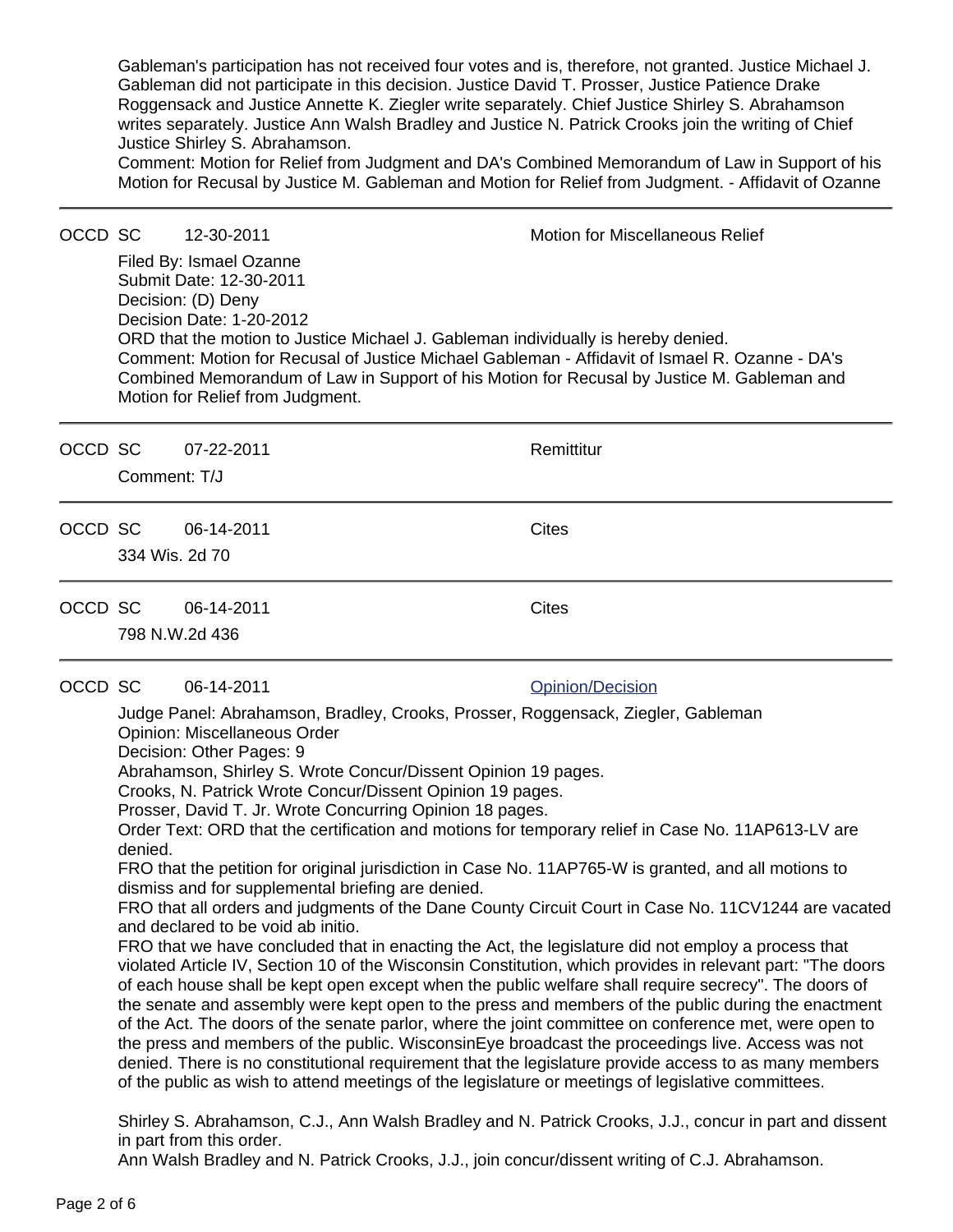Shirley S. Abrahamson, C.J., and Ann Walsh Bradley, J., join concur/dissent writing of N. Patrick Crooks.

| OCCD SC |                                                                                                                                                                                                        | 06-14-2011<br>Comment: PDC No: 2011 WI 43                                                                                                                                                                                                                         | <b>Public Domain Citation</b>                                                                                                                                                                                                                                                                                                    |
|---------|--------------------------------------------------------------------------------------------------------------------------------------------------------------------------------------------------------|-------------------------------------------------------------------------------------------------------------------------------------------------------------------------------------------------------------------------------------------------------------------|----------------------------------------------------------------------------------------------------------------------------------------------------------------------------------------------------------------------------------------------------------------------------------------------------------------------------------|
| OCCD SC |                                                                                                                                                                                                        | 06-14-2011<br>Comment: [2011AP000613, 2011AP000765]                                                                                                                                                                                                               | <b>Consolidated Case</b>                                                                                                                                                                                                                                                                                                         |
| OCCD SC |                                                                                                                                                                                                        | 06-14-2011<br>cases are not being e-filed at this time.                                                                                                                                                                                                           | <b>Rejected Electronic Document</b><br>Comment: 11AP765-W; Appendix to Amicus Brief; This e-file is rejected because documents filed in writ                                                                                                                                                                                     |
| OCCD SC |                                                                                                                                                                                                        | 06-14-2011<br>not being e-filed at this time.                                                                                                                                                                                                                     | <b>Rejected Electronic Document</b><br>Comment: 11AP765-W; Amicus Brief; This e-file is rejected because documents filed in writ cases are                                                                                                                                                                                       |
| OCCD SC | 06-14-2011<br><b>Rejected Electronic Document</b><br>Comment: 11AP765-W; Response of Dane County; This e-file is rejected because documents filed in<br>writ cases are not being e-filed at this time. |                                                                                                                                                                                                                                                                   |                                                                                                                                                                                                                                                                                                                                  |
| OCCD SC |                                                                                                                                                                                                        | 06-08-2011<br>Filed By: Lester Pines<br>Submit Date: 6-8-2011<br>Decision: (D) Deny<br>Decision Date: 6-14-2011<br>See SC Order of 6/14/11                                                                                                                        | <b>Motion for Miscellaneous Relief</b><br>Comment: Motion to File Supplemental Brief 6/8/11 Rec'd Amended Motion to File Supplemental Brief                                                                                                                                                                                      |
| OCCD SC |                                                                                                                                                                                                        | 06-08-2011<br>Filed By: Lester Pines<br>Submit Date: 6-8-2011<br>Decision: (O) Other<br>Decision Date: 6-14-2011<br>See SC Order of 6/14/11<br><b>Motion Response</b><br>Filed By: Ismael Ozanne<br>Submit Date: 6-9-2011<br>Comment: 6/8/11 Rec'd Amended Motion | Motion to Take Judicial Notice                                                                                                                                                                                                                                                                                                   |
| OCCD SC |                                                                                                                                                                                                        | 06-06-2011<br>Miller and Roger Sage for Douglas LaFollette                                                                                                                                                                                                        | Oral Argument<br>Comment: Kevin St. John for State of Wisconsin and State of Wisconsin ex rel. Michael D. Huebsch;<br>Marie A. Stanton for Dane County Circuit Court, Hon. MaryAnn Sumi presiding, Ismael Ozanne for Dane<br>County District Attorney Ismael Ozanne, Robert J. Jambois for Peter Barca, Lester A. Pines for Mark |
| OCCD SC |                                                                                                                                                                                                        | 06-02-2011                                                                                                                                                                                                                                                        | <b>Court Order</b>                                                                                                                                                                                                                                                                                                               |

ORD that the oral argument scheduled for June 6, 2011, shall pertain to both Case No. 2011AP765-W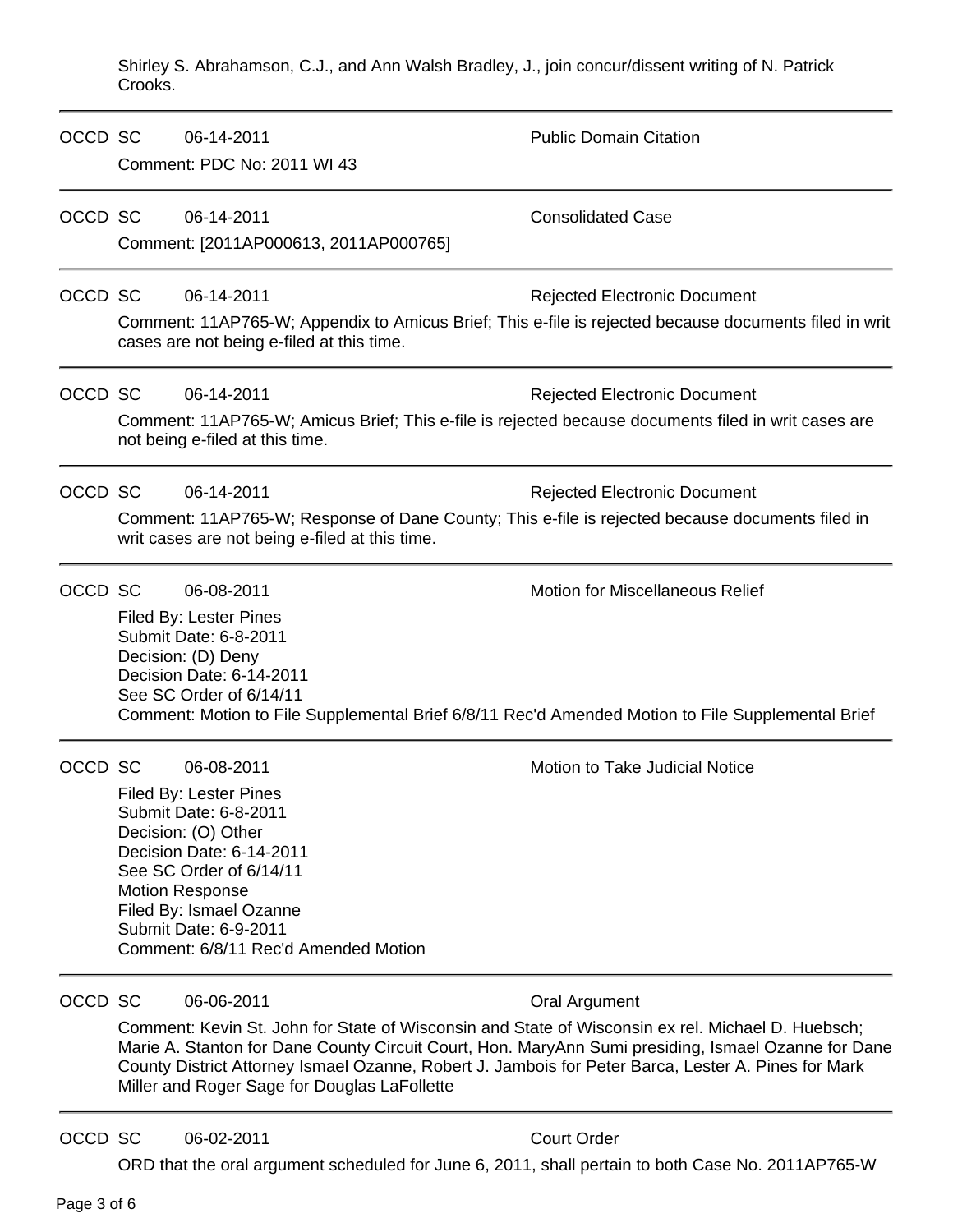and Case No. 2011AP613-LV (L.C. #2011CV1244).

FRO the following parties are allotted oral arg. as scheduled, in the following sequence: State of Wisconsin and State of Wisconsin ex rel. Michael D. Huebsch: 50 mins; Dane County Circuit Court, Hon. MaryAnn Sumi, presiding: 15 mins; Dane County District Attorney, Ismael R. Ozanne: 15 mins; Peter Barca: 10 mins; Mark Miller: 10 mins; Douglas LaFollette: 10 mins; and State of Wisconsin and State of Wisconsin ex rel. Michael D. Huebsch: 10 mins rebuttal.FRO the mtn of Dane Co Cir Crt, Hon. MaryAnn Sumi pres., to supp the rec in Case No. 11AP765-W with the findings of fact, conclusions of law, memo decision and judgment of May 26, 2011, entered in State ex rel. Ozanne v. Fitzgerald, Dane Co Cir Crt Case No. 11CV1244, is granted. FRO the above named parties file by 5:00 pm on June 3, 2011, letter memo addressing the effect of the circuit courts May 26, 2011, findings, conclusions, decision and judgment on Case No. 2011AP613-LV (L.C. #2011CV1244) and Case No. 2011AP765-W, including: (1) whether an appeal is an available remedy and to whom; (2) whether the circuit courts May 26, 2011, judgment is final for purposes of appeal; (3) whether this courts exercise of original jurisdiction may include the appellate power to review a circuit court judgment absent the filing of an appeal; (4) whether any of the circuit courts findings of fact are clearly erroneous; and (5) whether any facts beyond those found by the circuit court, material to the determination of the issues in Case No. 2011AP613-LV (L.C. #2011CV1244) and Case No. 2011AP765-W, are in dispute. FRO the parties shall be prepared to address during oa the above issues, as well as this courts jurisdiction, the underlying issues, and the substantive merits in both Case No. 2011AP613-LV (L.C. #2011CV1244) and Case No. 2011AP765-W.

OCCD SC 06-01-2011 **Motion** Motion to Dismiss

Filed By: Ismael Ozanne Submit Date: 6-1-2011 Decision: (D) Deny Decision Date: 6-14-2011 See SC Order of 6/14/11 Comment: District Atty's. Motion to Dismiss Petition for Supervisory Writ and Motion to Deny Petition for Leave to Appeal.

#### OCCD SC 06-01-2011 **Motion** Motion to Dismiss

Filed By: Lester Pines Submit Date: 6-1-2011 Decision: (D) Deny Decision Date: 6-14-2011 See SC Order of 6/14/11 Comment: Joint Motion to Dismiss on Grounds of Mootness by Respondents Barca and Miller

OCCD SC 05-27-2011 Response

Comment: petitioners single response to 5/18 filing per 5/4/11 CTO From Atty. K. St. John and Eric M. McLeod

OCCD SC 05-26-2011 Motion for Miscellaneous Relief

Filed By: Dean Strang Submit Date: 5-26-2011 Decision: (G) Grant Decision Date: 6-2-2011 ORD that the oral argument scheduled for June 6, 2011, shall pertain to both Case No. 2011AP765-W and Case No. 2011AP613-LV (L.C. #2011CV1244). FRO the following parties are allotted oral arg. as scheduled, in the following sequence: State of Wisconsin and State of Wisconsin ex rel. Michael D. Huebsch: 50 mins; Dane County Circuit Court, Hon. MaryAnn Sumi, presiding: 15 mins; Dane County District Attorney, Ismael R. Ozanne: 15 mins; Peter Barca: 10 mins; Mark Miller: 10 mins; Douglas LaFollette: 10 mins; and State of Wisconsin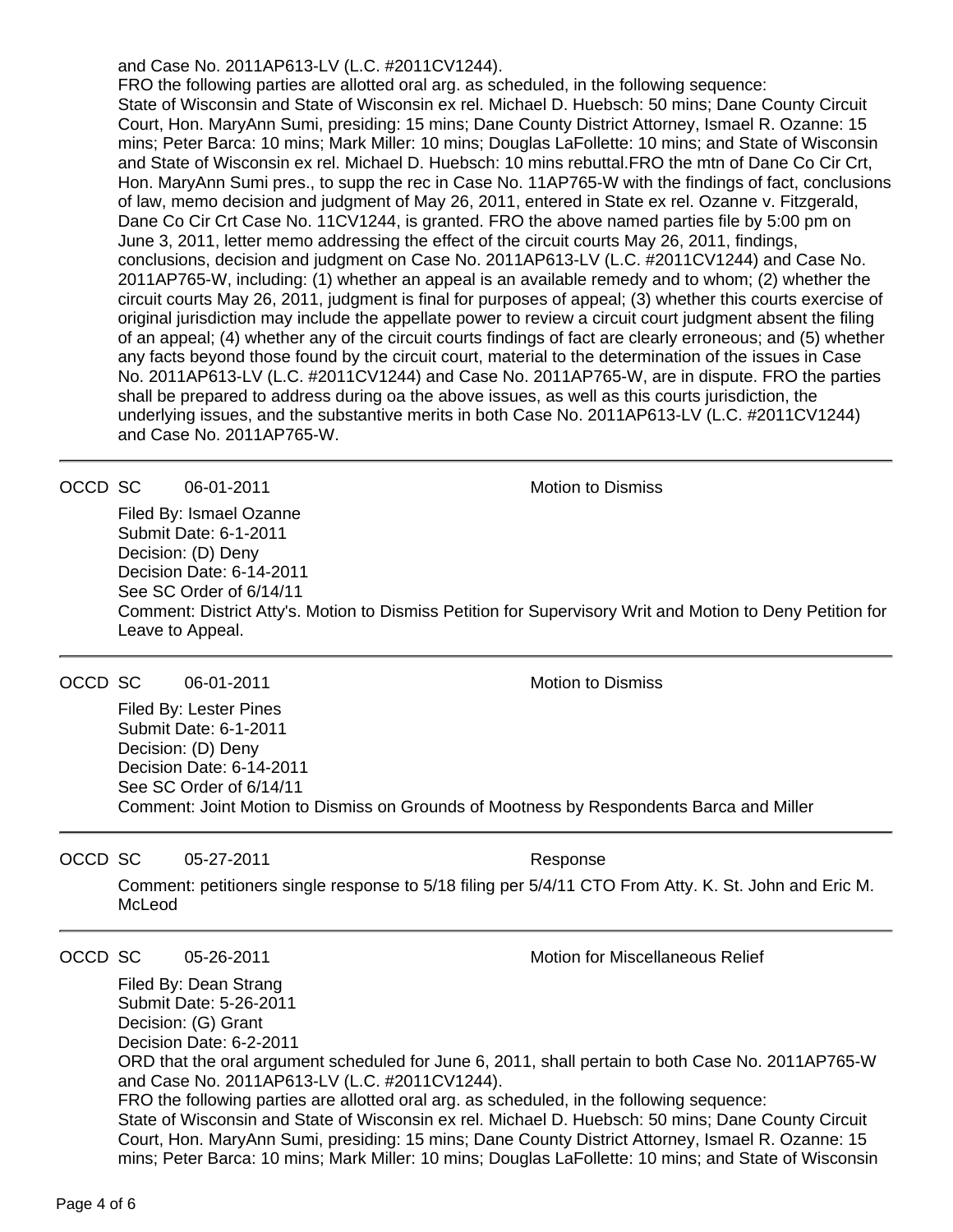and State of Wisconsin ex rel. Michael D. Huebsch: 10 mins rebuttal.FRO the mtn of Dane Co Cir Crt, Hon. MaryAnn Sumi pres., to supp the rec in Case No. 11AP765-W with the findings of fact, conclusions of law, memo decision and judgment of May 26, 2011, entered in State ex rel. Ozanne v. Fitzgerald, Dane Co Cir Crt Case No. 11CV1244, is granted. FRO the above named parties file by 5:00 pm on June 3, 2011, letter memo addressing the effect of the circuit courts May 26, 2011, findings, conclusions, decision and judgment on Case No. 2011AP613-LV (L.C. #2011CV1244) and Case No. 2011AP765-W, including: (1) whether an appeal is an available remedy and to whom; (2) whether the circuit courts May 26, 2011, judgment is final for purposes of appeal; (3) whether this courts exercise of original jurisdiction may include the appellate power to review a circuit court judgment absent the filing of an appeal; (4) whether any of the circuit courts findings of fact are clearly erroneous; and (5) whether any facts beyond those found by the circuit court, material to the determination of the issues in Case No. 2011AP613-LV (L.C. #2011CV1244) and Case No. 2011AP765-W, are in dispute. FRO the parties shall be prepared to address during oa the above issues, as well as this courts jurisdiction, the underlying issues, and the substantive merits in both Case No. 2011AP613-LV (L.C. #2011CV1244) and Case No. 2011AP765-W.

Comment: Respondent's Motion to Supplement the Record

OCCD SC 05-18-2011 Motion to File Amicus/Non-Party Brief Filed By: Jina Jonen Submit Date: 5-18-2011 Decision: (G) Grant Decision Date: 5-24-2011 ORD that the motion is granted and the brief is accepted for filing. Comment: WEAC, AFSCME District Council 40, AFSCME DC 24, AFT-WISCONSIN, AFSCME DC48, SEIU Healthcare Wisconsin and the Wisconsin State AFL-CIO

OCCD SC 05-18-2011 Response

Comment: Dane County et al response w/ supp memo to 5/4/11 CTO

OCCD SC 05-16-2011 Certificate of Service

Comment: Affidavit of Service by Atty. Eric McLeod

OCCD SC 05-05-2011 **Attorney Change** Comment: Notice of Appearance on behalf of Hon. Maryann Sumi

OCCD SC 05-04-2011 Court Order

ORD that the resp., Circ. Crt for Dane Co., et al., shall each file a response to the petition for supervisory writ and for imm. temp. relief, with a supp. memo, on the issue of whether this court should accept juris. over the writ and on the merits of the substantive issues raised in the writ, on or before 5/18/2011. The response and supp. memo combined may not exceed 50 pages mono or 11,000 words proportional font is used. In lieu of such a response, a resp. may file a letter stating that he, she or it does not intend to file a response, but that the petition is not thereby admitted. See Wis. Stat. (Rule) 809.51(2).FRO that the pet. shall file a single reply to the responses on or before 5/27/11. The reply and supporting memo combined may not exceed 50 pages monospaced or 11,000 words proportional. The reply and supp. memo shall not incorporate by ref. any portion of the writ; instead, any material in that doc. upon which there is reliance should be restated in the reply.FRO that in add. to addressing the issues raised in the writ, the responses and reply shall address: (1) whether the writ should be dism. because pet. are not parties to the underlying action in the circ. crt., see In re Pet. of Heil, 230 Wis. 428, 284 N.W. 42 (1938-39); (2) whether the writ should be recast as a petition for orig. action publici juris, see WI Prof. Police Assn v. Lightbourn, 2001 WI 59, 243 Wis. 2d 512, 627 N.W.2d 807, and if recast, whether the parties should be realigned; (3) whether all resp. have been served with the writ; (4)